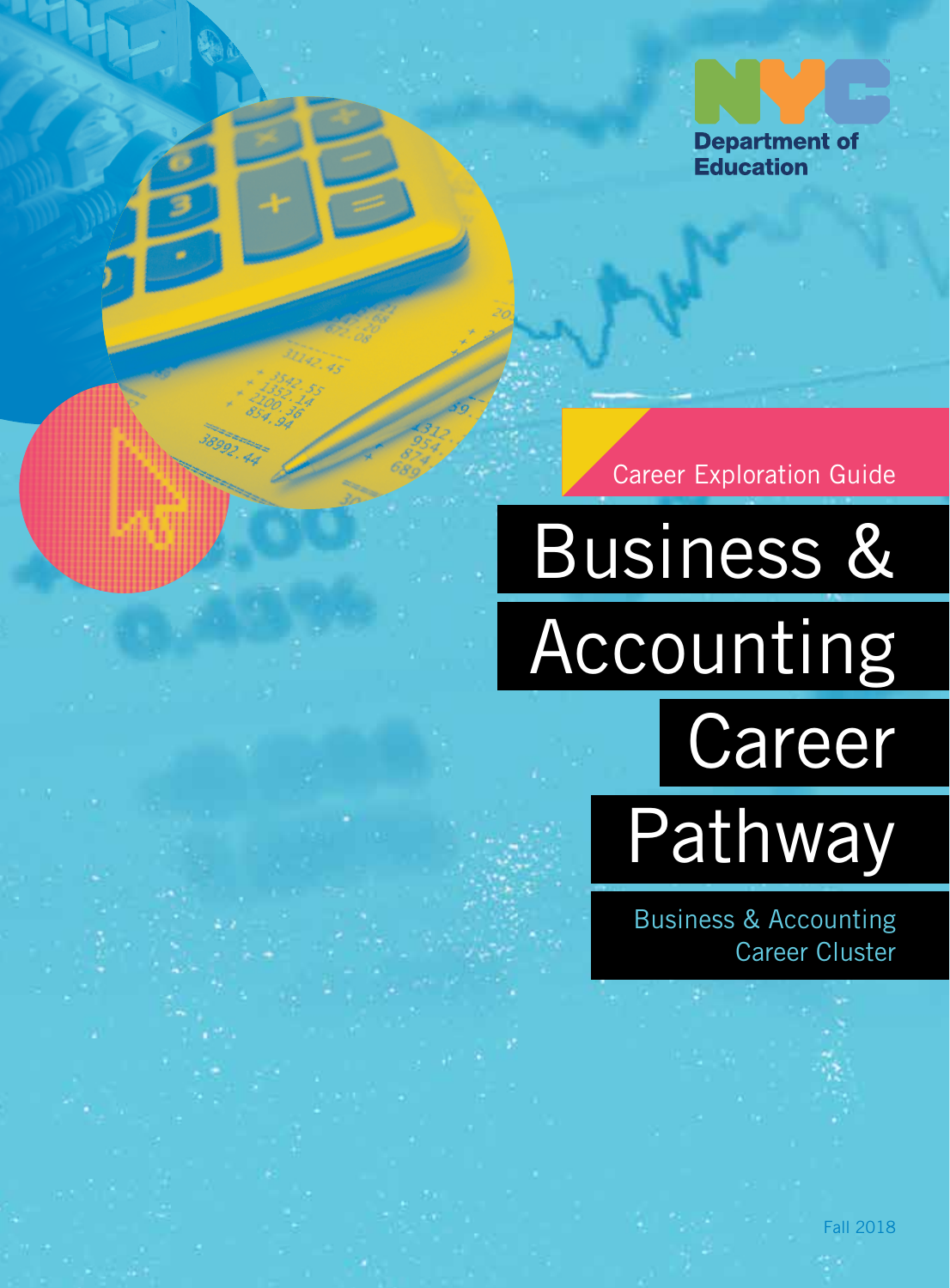## **What is Business and Accounting?**

Businesses and organizations of every type and size need people to help them function and grow. This sphere of jobs includes the people who keep track of finances, conduct administrative and office management services, and handle purchasing and procurement. They keep track of income and

expenses, making sure money comes in to pay bills and employees. They manage the flow of resources in an organization or business. They can work anywhere: for private companies, non-profits, or the government.

### **Where do they work?**

Given the universal need for their skills, these professionals can work in just about any type of industry and for every type of employer. Top industries and places to find work:

- Accounting firms
- **7** Banks
- **7** Bookkeeping and payroll services companies
- Doctors' offices
- Hospitals
- Insurance companies
- Stores and other retail trade
- **7** Tax preparation companies
- **7** Wholesale trade

Some types of employers that advertise a lot for people in these jobs are staffing firms, banks, healthcare providers, universities, finance companies, and accounting firms. The government and nonprofit organizations are also looking to hire people in these jobs.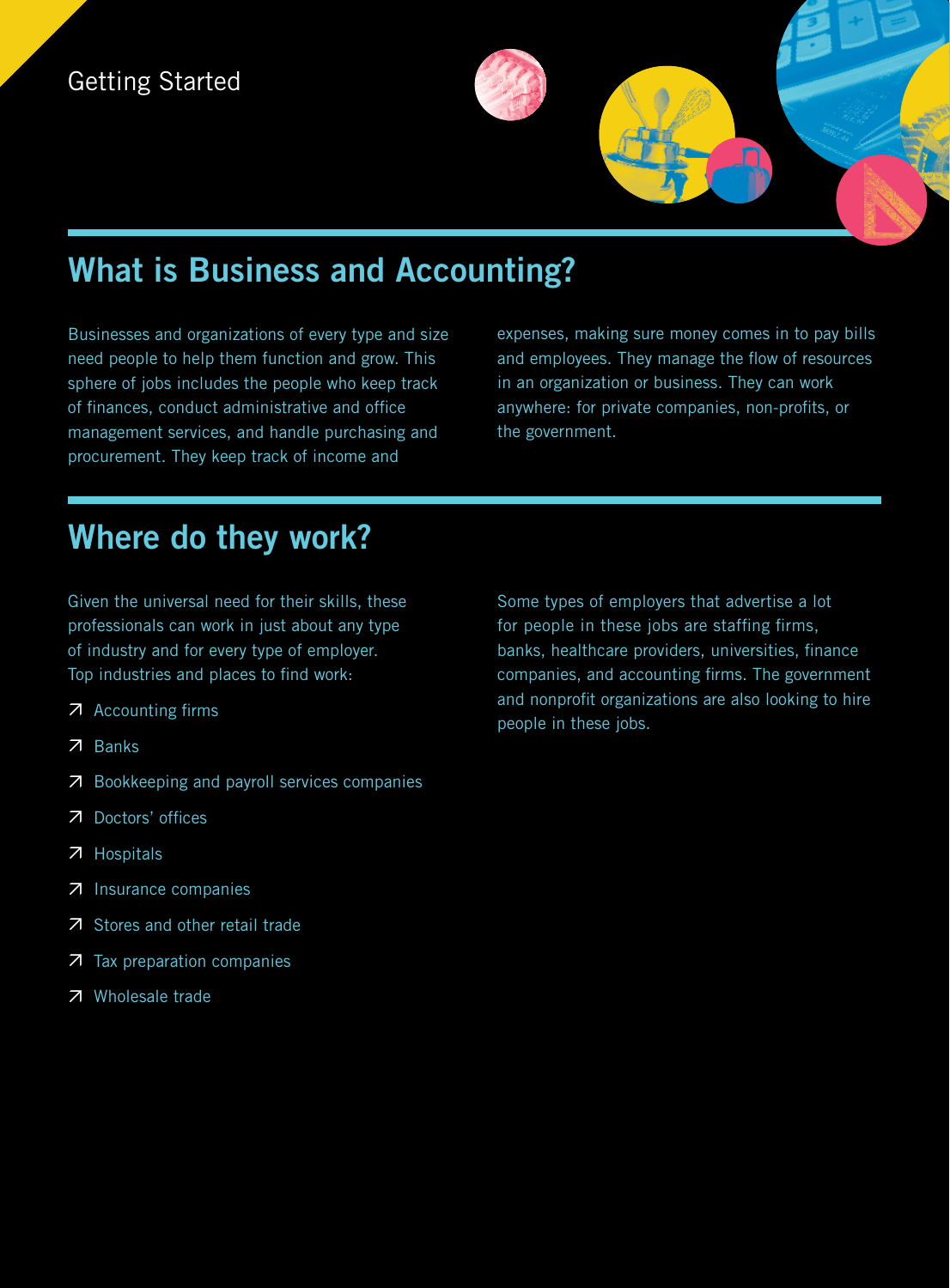### **Would I like to work in Business and Accounting?**

#### **People who enjoy working in business and accounting:**

- Are proficient in arithmetic, algebra, and geometry, and take more advanced math courses
- Enjoy working with data and like paying attention to details
- Demonstrate strong organizational skills
- Are comfortable using electronic spreadsheets and accounting software
- Can think critically and have good analytic skills
- $\overline{A}$  Are honest and have integrity

Most people in the business and accounting field work daytime hours of 9 to 5 in offices. Accountants and bookkeepers may visit their clients' place of business. They may work more hours to meet deadlines at the end of a fiscal year, during tax time, or when monthly or yearly accounting audits are done. Most people work full time, but some work part time.

It is important to have good customer service skills and excellent communication skills because bookkeeping and accounting centers around working with other people.

There are many websites where you can explore what you like and what you are good at. In addition to business and accounting jobs, New York City has a large financial services industry that includes retail banks, investment banks, and insurance companies.

Some useful tools include:

- **7** O\*NET Interest Profiler www.mynextmove.org/explore/ip
- Careerinfonet www.careerinfonet.org/skills/skills
- $\overline{z}$  Specific to accounting, try www.accounting.com/careers
- $\overline{z}$  For information about careers in finance: Naf.org
- For information about careers in insurance: https://www.bls.ooh/business-and-financial/ claims-adjusters-examiners-and-investigators.htm
- For CUNY students and graduates interested in an internship or fellowship with the City of New York: http://www2.cuny.edu/employment/ student-jobs/internships/cuny-internship-programs/apply/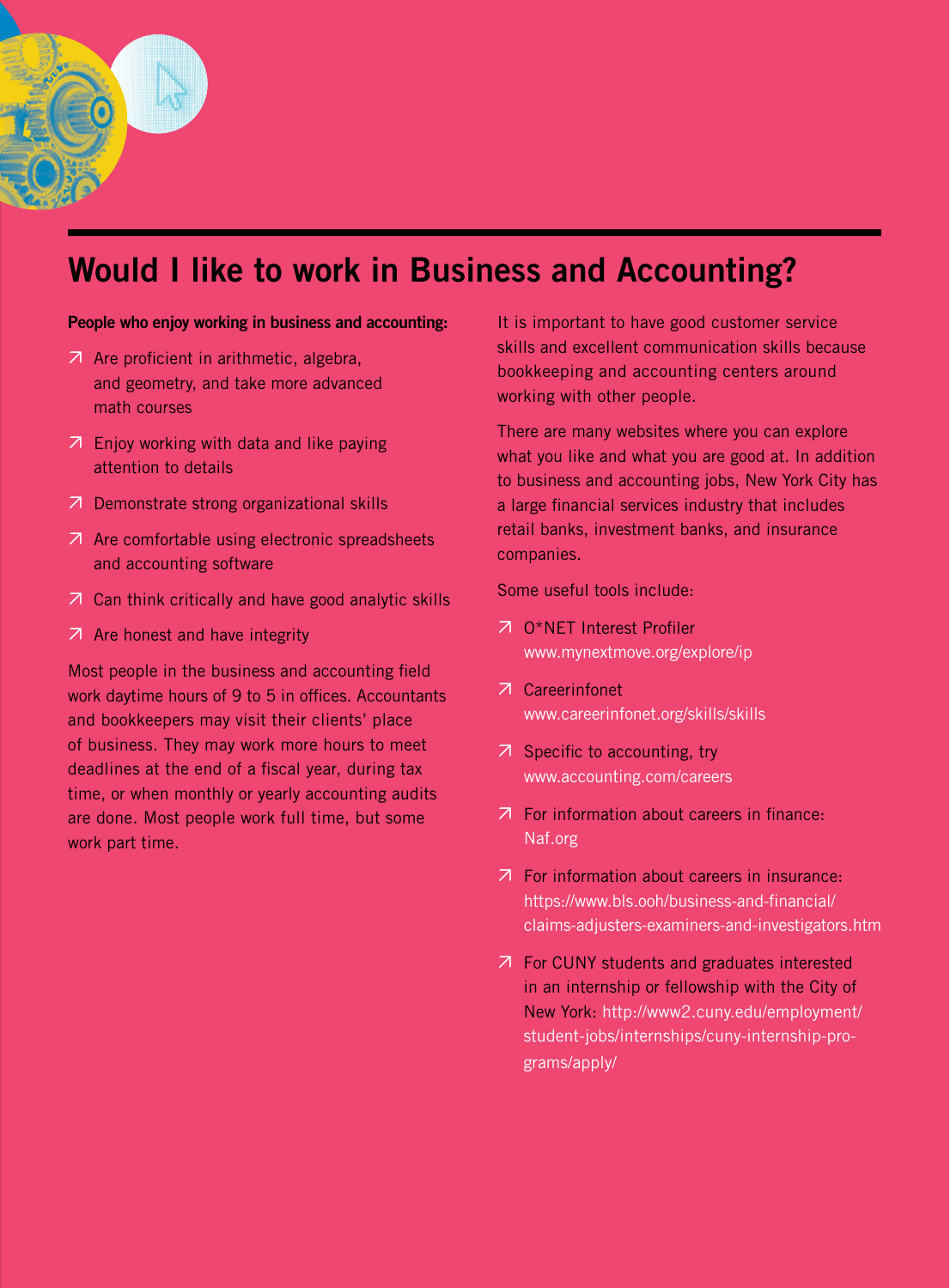### **What are the career paths?**

There are several possible career paths in business and accounting.

Many people who start out as accounting clerks become bookkeepers or may supervise other accounting clerks. Over time and with more experience and education, they can become office managers and then business managers.

About one in five people who begin work as an accounting clerk or bookkeeper completes a bachelor's degree in accounting or business to become a professional accountant. Accountants can move into various branches of accounting, such as financial accounting, government accounting, tax accounting, or auditing. With additional work experience and education, accountants can become Certified Public Accountants (CPAs), which offers more pay, responsibility, and opportunity.

Purchasing and procurement is another possible career track where professionals can become a contract manager or administrator. In many companies, a purchasing specialist works closely with the accounting and finance department.

These jobs can be found in all types of industries and for every type of employer.

**Certified Public Accountant (CPA) \$73K**

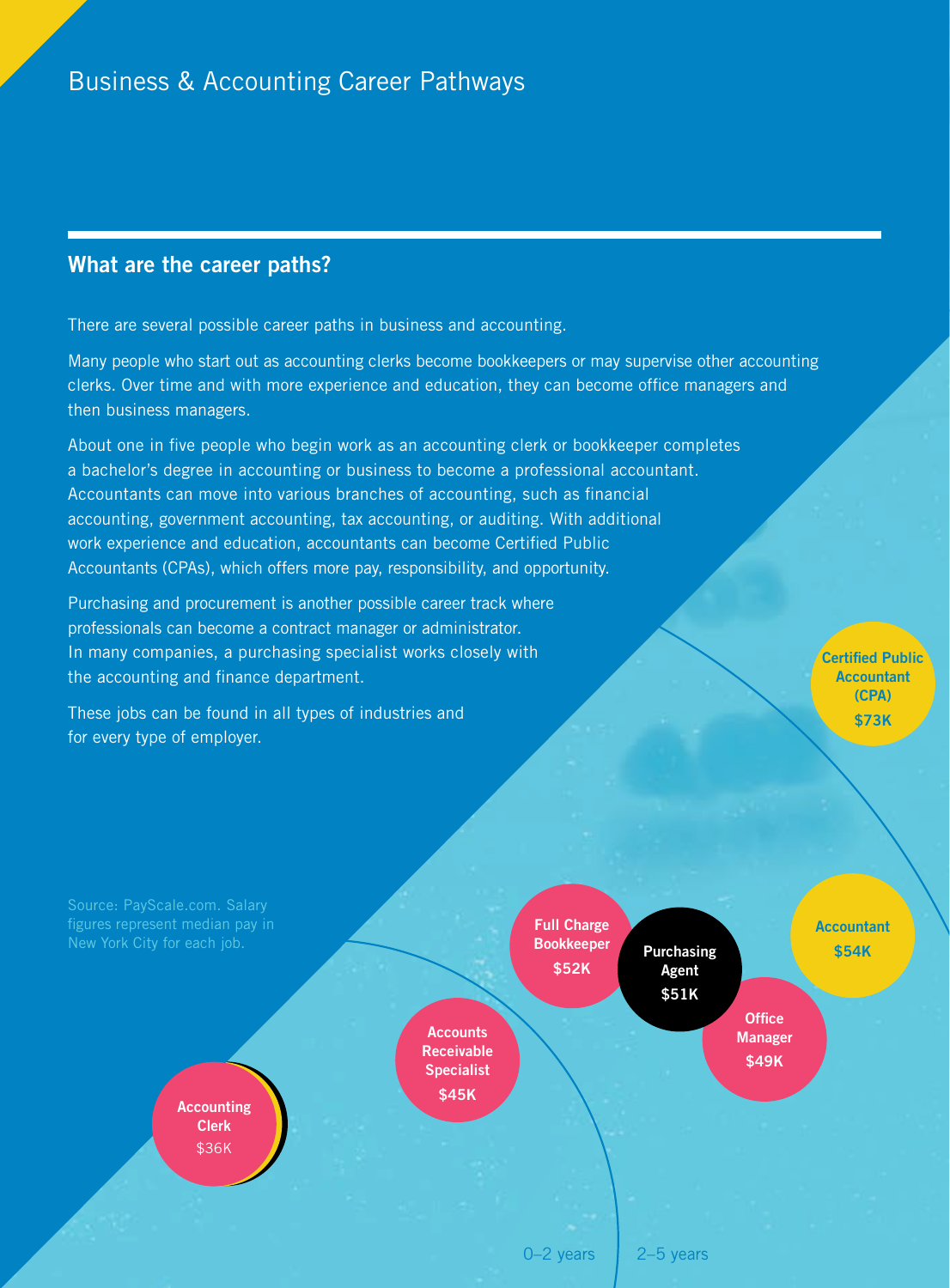

#### $\bullet$  **BUSINESS ADMINISTRATION**

**Accounting Clerks.** Job titles often describe the work people perform in different jobs. Most of these jobs require a high school diploma and some courses in accounting.

Billing Clerks prepare invoices and may record accounting, statistical, or other data for billing purposes.

Payroll Clerks make sure employees get paid. They enter data, like employees' hours, and they evaluate timesheets for accuracy.

Accounts Receivable Specialists make sure their companies get paid. This may involve outreach to clients who have not paid their bills

**Bookkeepers** are often responsible for some or all of an organization's accounts, known as the general ledger. They prepare financial records for accountants to review. Bookkeepers often have an associate's degree.

**Office Managers** make sure that the office runs smoothly. They supervise and make sure the administrative staff are doing their jobs. They see that facilities are clean, orderly and safe. They work with suppliers. They need good customer service skills.

**Business Managers** usually have a bachelor's degree, often in business administration. They are responsible for all of the clerical and administrative staff and functions in an organization. This usually includes budgets, expenditures, equipment, and supplies.

#### **ACCOUNTING**

**Professional accountants** must have at least a bachelor's degree. They organize, maintain, and examine a company's financial records. They provide accounting, auditing, tax, and consulting services. They make sure a company or organization pays payroll taxes for employees, and other taxes as owed. Accountants work with bookkeepers employed by their clients

**Certified Public Accountants** (CPAs) have passed the CPA licensing exam and earned the CPA license. In order to take the exam in New York State, you must have at least one year of relevant accounting experience and additional specific education beyond a bachelor's degree.

The Big Four public accounting firms are Deloitte, PricewaterhouseCoopers, Ernst & Young, and KPMG. They are the world's largest audit, tax and professional service companies.

#### **PURCHASING & PROCUREMENT**

**Purchasing Agents** order, receive, and pay for good or services.

**Procurement Analysts** identify requirements, issue purchase requests, find suppliers, negotiate terms, and select a vendor. Most people in these jobs have a bachelor's degree in business or accounting.

**Contract Managers** supervise staff involved in purchasing, procurement and contract administration. Contract managers may negotiate the terms and conditions or a contract. They also ensure that the contractor performs the work it is supposed to.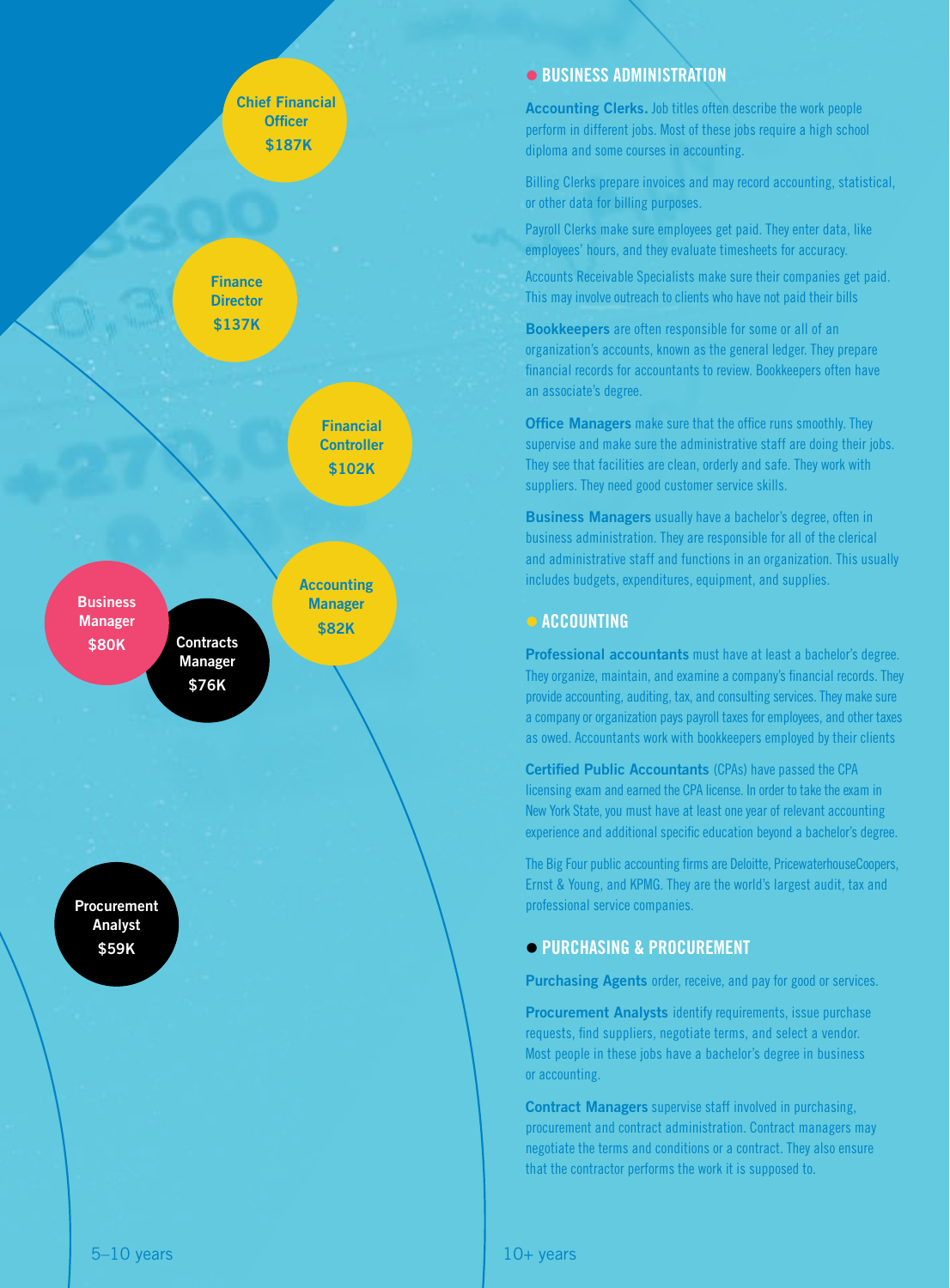### **How do I get my foot in the door?**

Many Career & Technical Education schools and programs in New York City will prepare you for many of the careers shown on this map. Also, many CUNY colleges have majors in business and accounting. See the grid in this brochure to learn more about these programs.

To work in this field, it is important to:

**Keep taking math.** In many of these fields, people work with numbers. Make sure to take math courses through your senior year in high school. Take all types of math, including algebra, geometry, trigonometry, pre-calculus, and statistics.

**Take some college courses in accounting.** The courses can teach basic accounting principles, which can prepare people for more advanced accounting clerk jobs or to be a bookkeeper.

**Become familiar with spreadsheets and accounting software.** This field has become much more automated, and the use of accounting software is common. Learn popular software employers and agencies use, such as Oracle, QuickBooks, ADP Payroll, or other major accounting systems. At the very least, become proficient at spreadsheets such as Excel.

To be a professional accountant, **complete your bachelor's degree.** Professional accountants, especially those who become Certified Public Accountants (CPAs) earn higher pay and have more responsibility and opportunity.

**Get an internship.** While you are still in school, get an internship in order to gain practical experience. The City of New York and most major companies offer internships in jobs that involve accounting and administration.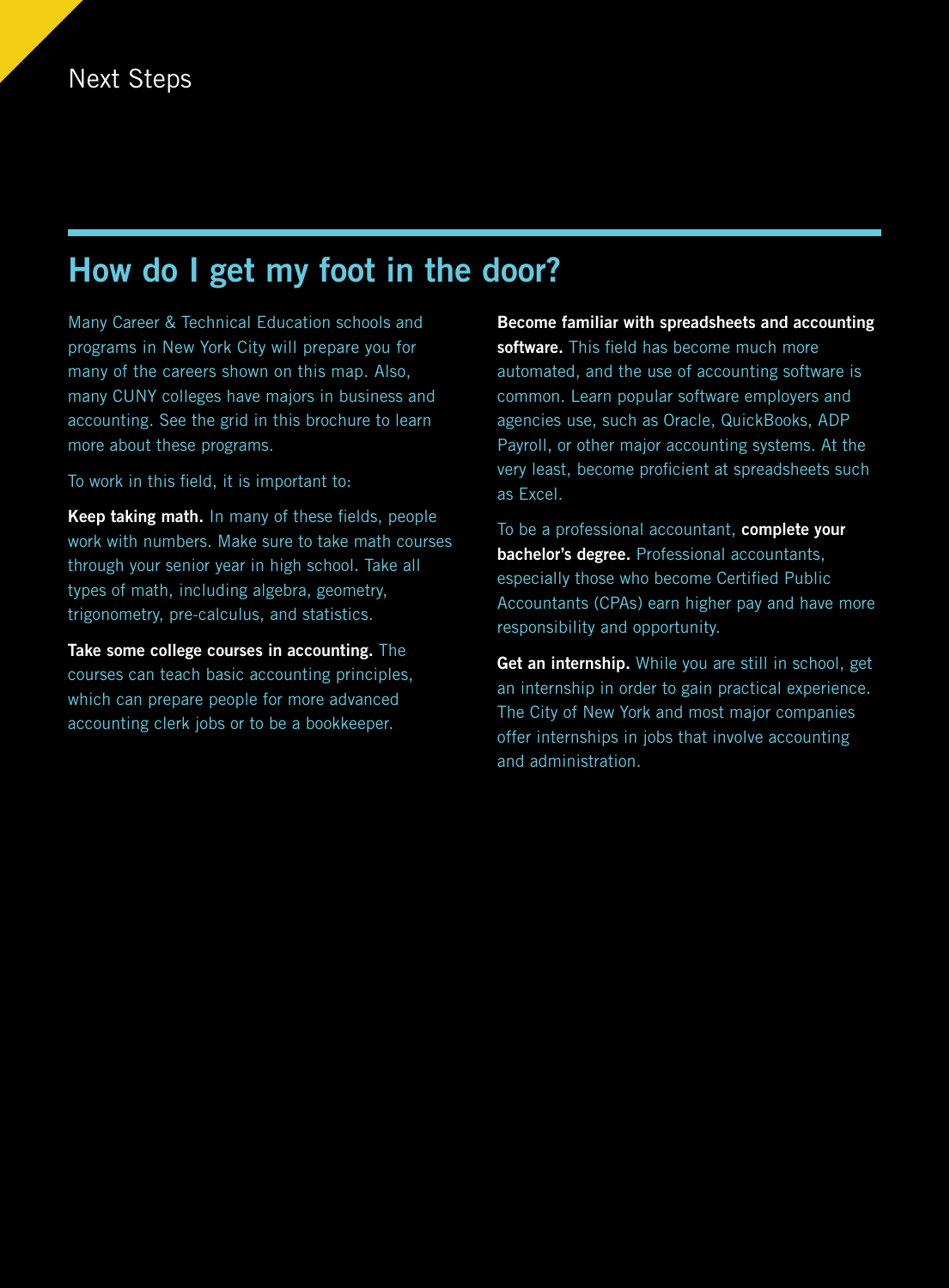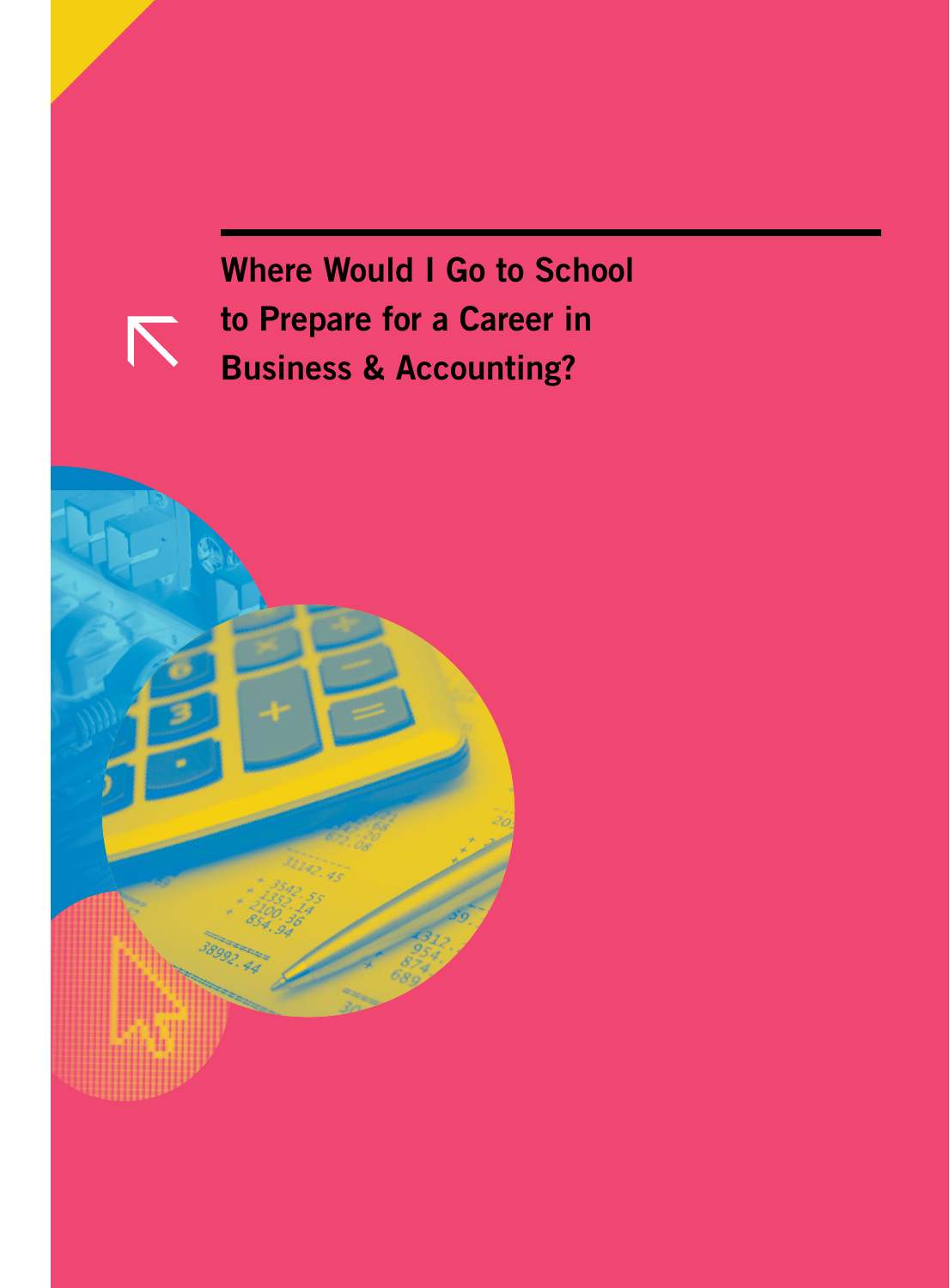## **New York City High Schools**

| <b>BRONX</b>                                  |                                                           |  |  |
|-----------------------------------------------|-----------------------------------------------------------|--|--|
| Academy of Scholarship and Entrepreneurialism | Entrepreneurship / Virtual Enterprise                     |  |  |
| <b>Bronx HS for Business</b>                  | Entrepreneurship / Virtual Enterprise                     |  |  |
| Bronx School of Law & Finance                 | Academy of Finance                                        |  |  |
| In Tech Academy                               | Entrepreneurship / Virtual Enterprise                     |  |  |
| <b>BROOKLYN</b>                               |                                                           |  |  |
| Abraham Lincoln HS                            | Entrepreneurship / Virtual Enterprise                     |  |  |
| Edward R Murrow HS                            | Entrepreneurship / Virtual Enterprise                     |  |  |
| Fort Hamilton HS                              | Entrepreneurship / Virtual Enterprise                     |  |  |
| James Madison HS                              | Academy of Finance / Financial Management                 |  |  |
| New Utrecht HS                                | Entrepreneurship                                          |  |  |
| <b>MANHATTAN</b>                              |                                                           |  |  |
| <b>Business of Sports School</b>              | Entrepreneurship & Business Management                    |  |  |
| HS of Economics & Finance                     | Academy of Finance, Entrepreneurship / Virtual Enterprise |  |  |
| Jacqueline Kennedy Onassis HS                 | Entrepreneurship / Virtual Enterprise                     |  |  |
| Manhattan Business School                     | Entrepreneurship / Virtual Enterprise                     |  |  |
| Maxine Greene HS for Imaginative Inquiry      | Entrepreneurship / Virtual Enterprise                     |  |  |
| <b>QUEENS</b>                                 |                                                           |  |  |
| Academy of Finance & Enterprise               | Entrepreneurship / Virtual Enterprise, Academy of Finance |  |  |
| Benjamin Franklin HS of Finance & IT          | Academy of Finance                                        |  |  |
| <b>Flushing HS</b>                            | Entrepreneurship / Virtual Enterprise                     |  |  |
| Forest Hills HS                               | Entrepreneurship / Virtual Enterprise                     |  |  |
| Francis Lewis HS                              | Entrepreneurship / Virtual Enterprise                     |  |  |
| HS for Arts & Business                        | Entrepreneurship / Virtual Enterprise                     |  |  |
|                                               |                                                           |  |  |
| <b>Hillcrest HS</b>                           | Entrepreneurship / Virtual Enterprise                     |  |  |
| Queens Vocational & Technical HS              | Entrepreneurship / Virtual Enterprise                     |  |  |
| William Cullen Bryant HS                      | Entrepreneurship / Virtual Enterprise                     |  |  |
| <b>STATEN ISLAND</b>                          |                                                           |  |  |
| New Dorp HS                                   | Entrepreneurship                                          |  |  |
| Port Richmond HS                              | Entrepreneurship / Virtual Enterprise                     |  |  |
| Susan Wagner HS                               | Entrepreneurship / Virtual Enterprise, Academy of Finance |  |  |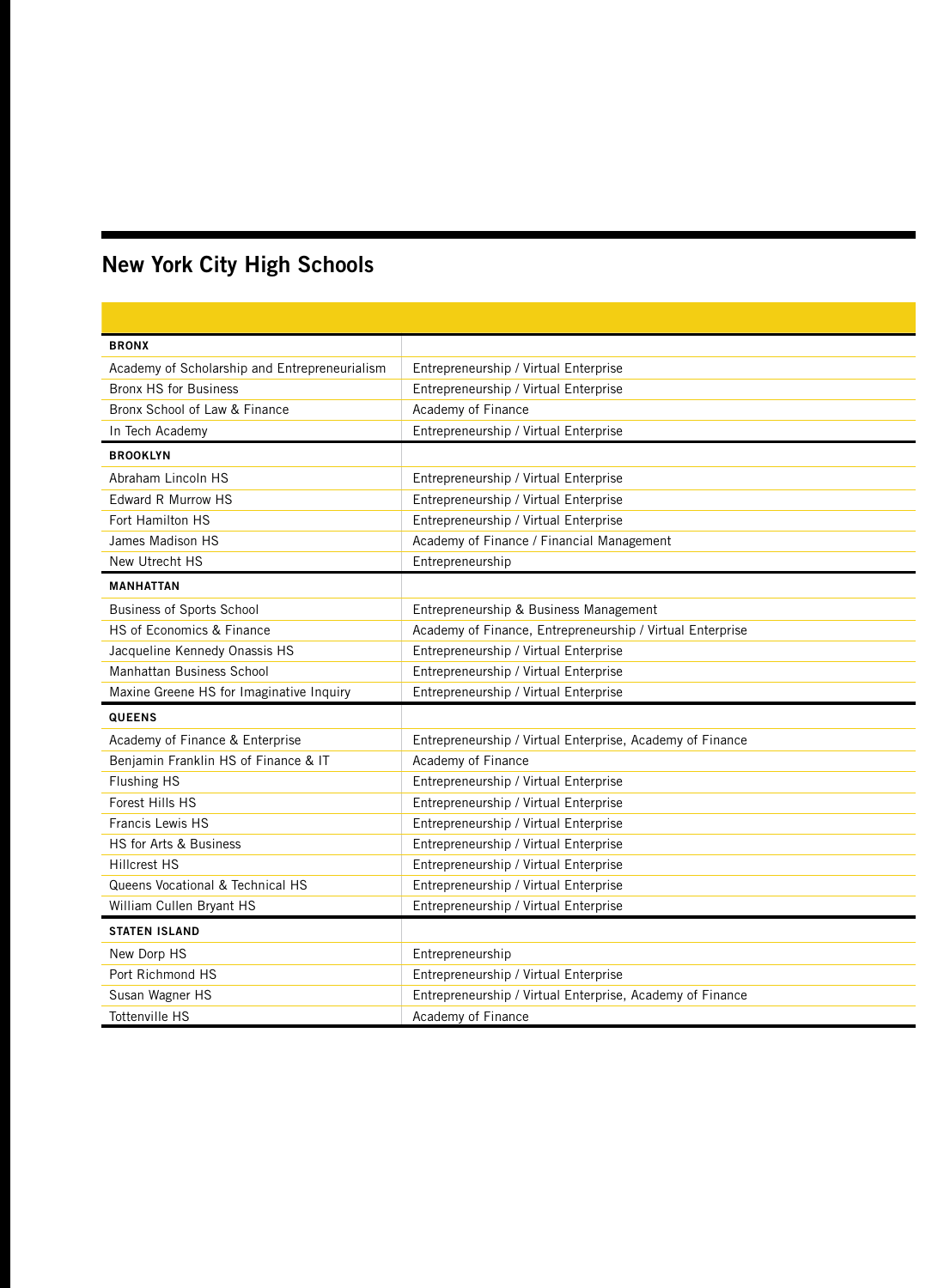### **City University of New York**

|                                        | <b>ACCOUNTING</b>      | <b>BUSINESS</b><br>ADMINISTRATION/<br><b>MANAGEMENT</b> | <b>BUSINESS</b><br><b>FINANCE</b> |
|----------------------------------------|------------------------|---------------------------------------------------------|-----------------------------------|
| <b>BRONX</b>                           |                        |                                                         |                                   |
| <b>Bronx Community College</b>         |                        |                                                         |                                   |
| <b>Hostos Community College</b>        |                        |                                                         |                                   |
| Lehman College                         |                        |                                                         |                                   |
| <b>BROOKLYN</b>                        |                        |                                                         |                                   |
| <b>Brooklyn College</b>                | ∙                      |                                                         |                                   |
| Kingsborough Community College         | ●                      |                                                         |                                   |
| Medgar Evers College                   |                        |                                                         |                                   |
| New York City College of Technology    |                        |                                                         |                                   |
| <b>MANHATTAN</b>                       |                        |                                                         |                                   |
| <b>Baruch College</b>                  | $\bullet$              | $\bullet$<br>●                                          | $\bullet$                         |
| Borough of Manhattan Community College |                        |                                                         |                                   |
| <b>Guttman Community College</b>       |                        |                                                         |                                   |
| Hunter College                         |                        |                                                         |                                   |
| John Jay College of Criminal Justice   |                        |                                                         |                                   |
| School of Professional Studies         |                        | $\bullet$                                               |                                   |
| The City College of New York           |                        |                                                         | $\bullet$ $\bullet$               |
| <b>QUEENS</b>                          |                        |                                                         |                                   |
| La Guardia Community College           |                        |                                                         |                                   |
| Queens College                         | $\bullet$              | $\bullet$<br>●                                          |                                   |
| Queensborough Community College        |                        |                                                         |                                   |
| York College                           |                        |                                                         |                                   |
| <b>STATEN ISLAND</b>                   |                        |                                                         |                                   |
| College of Staten Island               | $\bullet$<br>$\bullet$ |                                                         |                                   |

Non-credit-bearing certificate

 $\bullet$  Credit-bearing certificate

- **Associate Degree**
- Bachelor's Degree
- Graduate degree